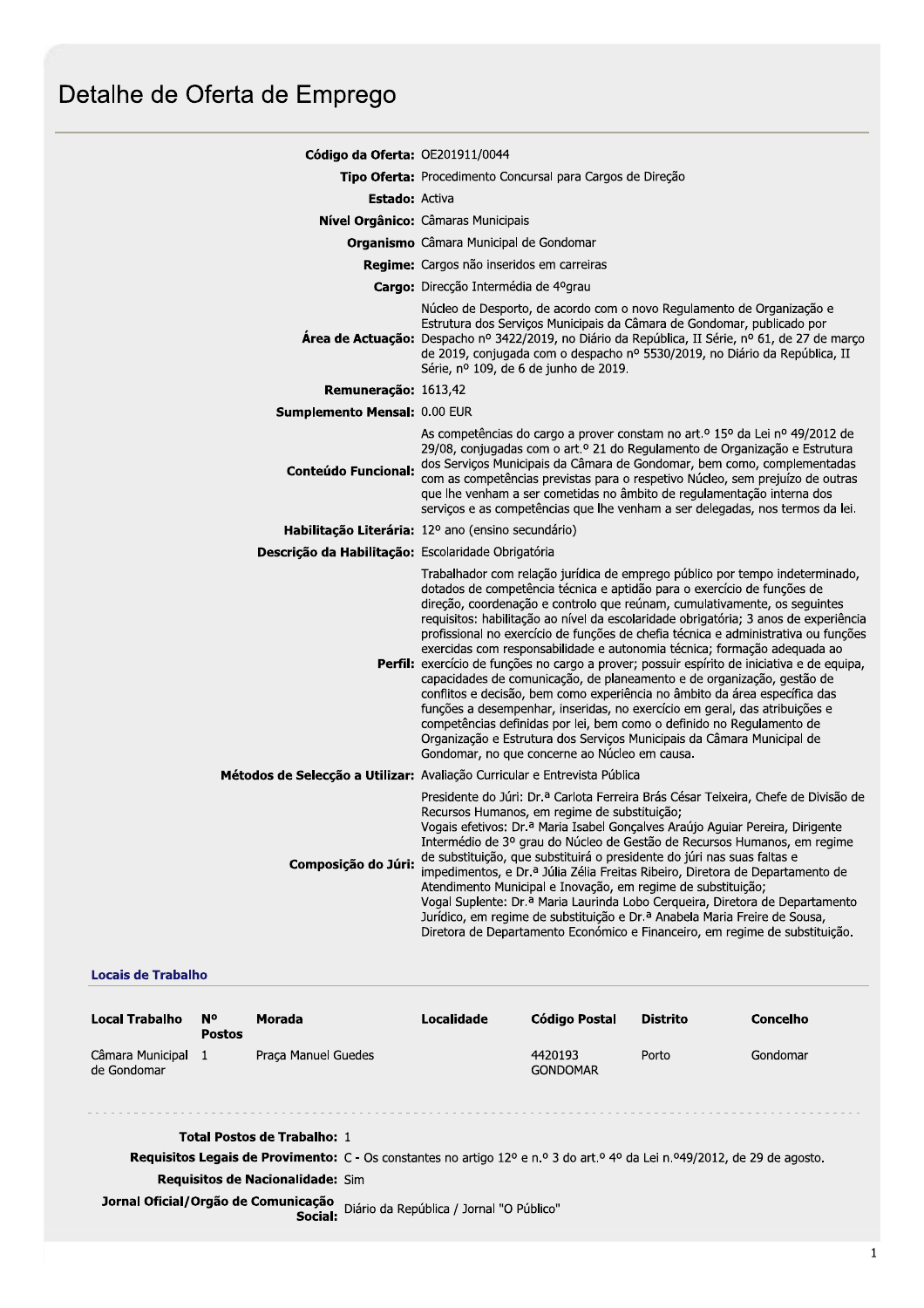## Local: Município de Gondomar

Formalização da Candidatura: As candidaturas deverão ser formalizadas, a contar do 1.º dia útil da publicitação na BEP e pelo prazo de 10 dias úteis, mediante requerimento dirigido ao senhor Presidente da Câmara Municipal de Gondomar, e entregue pessoalmente nos serviços do Balcão Único, sito na Praça do Cidadão - Gondomar ou remetido por correio registado com aviso de receção, para Câmara Municipal de Gondomar, Praça Manuel Guedes, 4420-193 Gondomar, ou enviado por email para o seguinte endereco de correio eletrónico: recrutamento@cm-gondomar.pt, até ao último dia do prazo de candidaturas referido na BEP, mediante preenchimento de formulário próprio, disponível no site da Câmara Municipal de Gondomar (www.cmgondomar.pt), devendo constar, obrigatoriamente, os seguintes elementos: Identificação completa do candidato ou seja, nome completo, estado civil, profissão, data de nascimento, nacionalidade, filiação, número e data do Bilhete de Identidade/Cartão Cidadão, bem como o seu serviço emissor, número de contribuinte, residência completa incluindo o código postal, contacto telefónico e endereço eletrónico, caso exista; habilitações académicas; categoria e relação jurídica de emprego público que detêm; serviço e local onde desempenha funções e identificação do procedimento concursal a que se candidata e respetiva publicitação na BEP. Não serão aceites candidaturas cujos formulários não estejam devidamente identificados e assinados.

> Deverão entregar, anexo ao formulário de candidatura, sob pena de a candidatura não ser considerada, os seguintes documentos:

a) Curriculum vitae detalhado, datado e assinado, do qual conste, designadamente, a identificação completa, as habilitações literárias e profissionais, com a indicação das funções que exerce, bem como as que exerceu, com indicação dos períodos de duração e atividades relevantes, a formação profissional detida, com indicação das ações de formação finalizadas, entidades que as promoveram, duração e datas de realização, juntando cópias dos respetivos certificados, sob pena de os mesmos não serem considerados, bem como qualquer outro elemento que considere relevante para a apreciação curricular a fazer; b) Fotocópia do certificado das habilitações académicas;

c) Fotocópia dos certificados de formação profissional frequentada e mencionadas no curriculum vitae:

d) Declaração devidamente autenticada e atualizada (reportada ao prazo estabelecido para a apresentação de candidaturas) emitida pelo servico ou organismo a que o candidato se encontra vinculado, onde conste inequivocamente a natureza do vínculo à Administração Pública, a antiguidade na categoria e/ou carreira e, ainda, o conteúdo funcional, com especificação das tarefas e responsabilidades inerentes ao posto que ocupa e a avaliação de desempenho obtida nos últimos dois biénios (menções qualitativas e quantitativas).

Contacto: 224660500

Data de Publicação 2019-11-05

**Data Limite: 2019-11-18** 

Observações Gerais: AVISO

## RECRUTAMENTO DE CARGO DE DIREÇÃO INTERMÉDIA DE 4º GRAU NÚCLEO DE DESPORTO

Para efeitos do disposto no n.º 1 do art.º 21º da Lei n.º 2/2004 de 15 de janeiro, alterada e republicada pela Lei nº 64/2011, de 22 de dezembro, na sua atual redação, adaptado à Administração Local pela Lei n.º 49/2012 de 29 de agosto, na sua atual redação, torna-se público que, em conformidade com a proposta apresentada e aprovada em reunião de Assembleia Municipal, no dia 25 de julho de 2019 e por meu despacho datado de vinte e seis de julho de 2019, foi autorizada a abertura do procedimento de recrutamento e seleção, para provimento do cargo de Direção Intermédia de 4º Grau, do Núcleo de Desporto. Requisitos Legais: - art.º 4º, nº 2 e 3 da Lei nº 49/2012, de 29 de agosto conjugado com o nº 2 do art.º 22º do Regulamento de Organização e Estrutura dos Serviços Municipais da Câmara de Gondomar, publicado, por Despacho nº 3422/2019, no Diário da República, II Série, nº 61, de 27 de março de 2019.

Área de Atuação: Núcleo de Desporto, de acordo com o novo Regulamento de Organização e Estrutura dos Serviços Municipais da Câmara de Gondomar, publicado por Despacho nº 3422/2019, no Diário da República, II Série, nº 61, de 27 de marco de 2019, conjugada com o despacho nº 5530/2019, no Diário da República, II Série, nº 109, de 6 de junho de 2019. Remuneração: 1.613,42€

Suplemento Mensal: 0,00€

Conteúdo Funcional: As competências do cargo a prover constam no art.<sup>o</sup> 15<sup>o</sup> da Lei nº 49/2012 de 29/08, conjugadas com o art.º 21 do Regulamento de Organização e Estrutura dos Serviços Municipais da Câmara de Gondomar, bem como, complementadas com as competências previstas para o respetivo Núcleo, sem prejuízo de outras que lhe venham a ser cometidas no âmbito de regulamentação interna dos serviços e as competências que lhe venham a ser delegadas, nos termos da lei.

Habilitação Literária: Escolaridade obrigatória.

Descrição da Habilitação: Habilitação ao nível da Escolaridade obrigatória.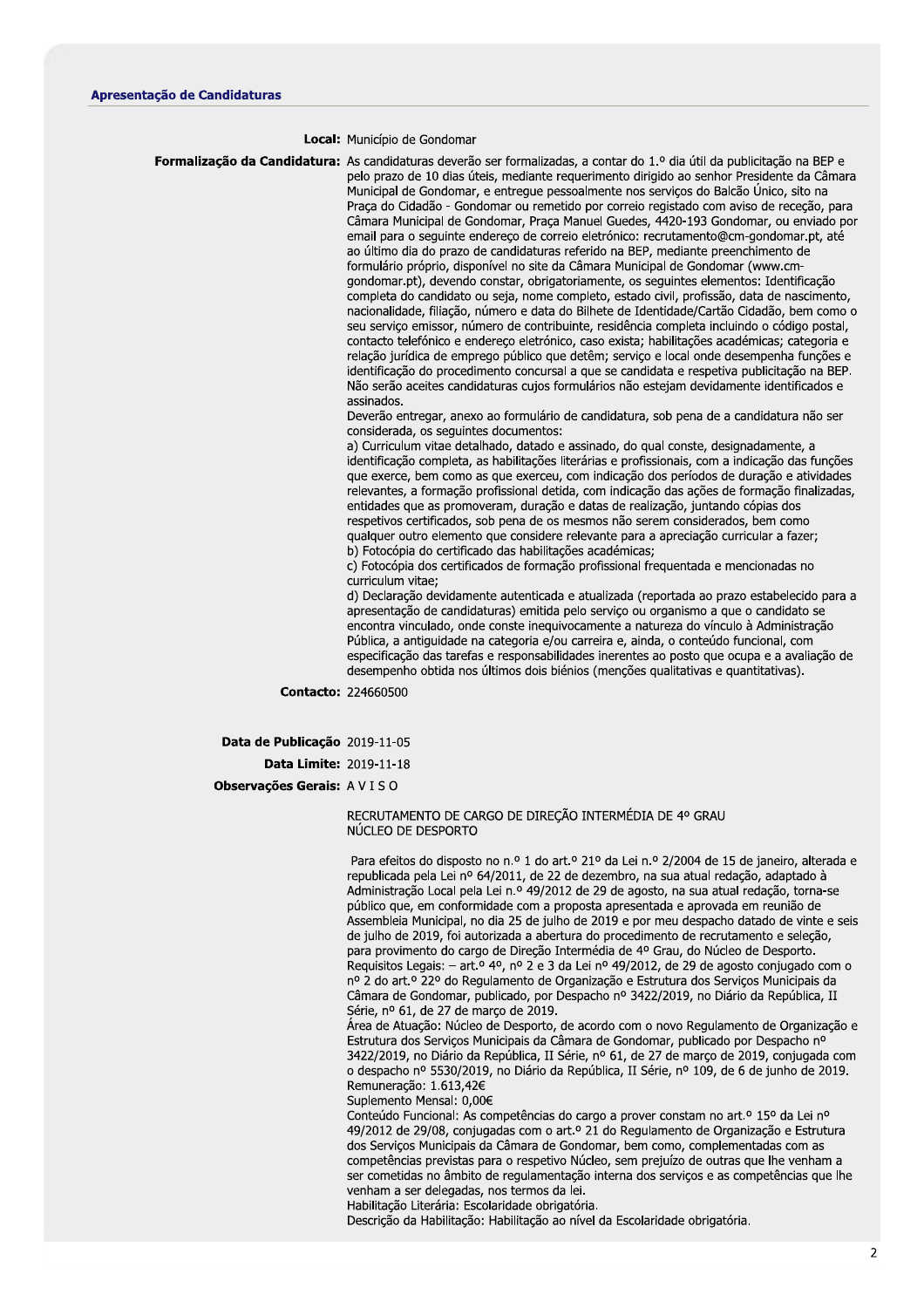Perfil Pretendido: Trabalhador com relação jurídica de emprego público por tempo indeterminado, dotados de competência técnica e aptidão para o exercício de funções de direção, coordenação e controlo que reúnam, cumulativamente, os seguintes requisitos: habilitação ao nível da escolaridade obrigatória; 3 anos de experiência profissional no exercício de funções de chefia técnica e administrativa ou funções exercidas com responsabilidade e autonomia técnica; formação adequada ao exercício de funções no cargo a prover; possuir espírito de iniciativa e de equipa, capacidades de comunicação, de planeamento e de organização, gestão de conflitos e decisão, bem como experiência no âmbito da área específica das funções a desempenhar, inseridas, no exercício em geral, das atribuições e competências definidas por lei, bem como o definido no Regulamento de Organização e Estrutura dos Serviços Municipais da Câmara Municipal de Gondomar, no que concerne ao Núcleo em causa.

Métodos de seleção a utilizar: Avaliação Curricular e Entrevista Pública.

Avaliação Curricular: visa avaliar as aptidões profissionais dos candidatos para o exercício do cargo a prover, com base na análise do respetivo curriculum vitae, tendo em conta os seguintes parâmetros: Habilitação Académica, Formação Profissional, Experiência Profissional Pública/Autárquica, Experiência Profissional em cargos dirigentes, bem como experiência profissional no desempenho de funções similares.

Entrevista Profissional: visa avaliar, numa relação interpessoal e de forma objetiva e sistemática, as aptidões profissionais e pessoais dos candidatos, bem como os conhecimentos/experiência das funções a exercer, tendo por base avaliar em termos gerais as qualidades intelectuais, contacto e comunicação, atitude profissional e cultura, cujos fatores de apreciação atenderão à adequação do perfil pessoal dos candidatos ao exercício do cargo a prover. Os fatores a ponderar na entrevista são: Orientação para Resultados (OR), Planeamento e Organização/Liderança e Gestão de Pessoal (POLGP), Conhecimentos Especializados e Experiência (CEE) e Comunicação/Negociação e Persuasão (CNP). Composição do Júri:

Presidente do Júri: Dr.ª Carlota Ferreira Brás César Teixeira, Chefe de Divisão de Recursos Humanos, em regime de substituição;

Vogais efetivos: Dr.ª Maria Isabel Gonçalves Araújo Aguiar Pereira, Dirigente Intermédio de 3º grau do Núcleo de Gestão de Recursos Humanos, em regime de substituição, que substituirá o presidente do júri nas suas faltas e impedimentos, e Dr.ª Júlia Zélia Freitas Ribeiro, Diretora de Departamento de Atendimento Municipal e Inovação, em regime de substituicão:

Vogal Suplente: Dr.ª Maria Laurinda Lobo Cerqueira, Diretora de Departamento Jurídico, em regime de substituição e Dr.ª Anabela Maria Freire de Sousa, Diretora de Departamento Económico e Financeiro, em regime de substituição.

Local de Trabalho: Município de Gondomar.

Prazo de candidaturas: A data limite para apresentação de candidaturas é de 10 dias úteis a contar da data da publicação deste aviso na Bolsa de Emprego Público.

Formalização de candidaturas: As candidaturas deverão ser formalizadas, a contar do 1.º dia útil da publicitação na BEP e pelo prazo de 10 dias úteis, mediante requerimento dirigido ao senhor Presidente da Câmara Municipal de Gondomar, e entregue pessoalmente nos serviços do Balcão Único, sito na Praça do Cidadão - Gondomar ou remetido por correio registado com aviso de receção, para Câmara Municipal de Gondomar, Praça Manuel Guedes, 4420-193 Gondomar, ou enviado por email para o seguinte endereço de correio eletrónico: recrutamento@cm-gondomar.pt, até ao último dia do prazo de candidaturas referido na BEP, mediante preenchimento de formulário próprio, disponível no site da Câmara Municipal de Gondomar (www.cm-gondomar.pt), devendo constar, obrigatoriamente, os seguintes elementos: Identificação completa do candidato ou seja, nome completo, estado civil, profissão, data de nascimento, nacionalidade, filiação, número e data do Bilhete de Identidade/Cartão Cidadão, bem como o seu serviço emissor, número de contribuinte, residência completa incluindo o código postal, contacto telefónico e endereço eletrónico, caso exista; habilitações académicas; categoria e relação jurídica de emprego público que detêm; servico e local onde desempenha funções e identificação do procedimento concursal a que se candidata e respetiva publicitação na BEP.

Não serão aceites candidaturas cujos formulários não estejam devidamente identificados e assinados.

Deverão entregar, anexo ao formulário de candidatura, sob pena de a candidatura não ser considerada, os seguintes documentos:

a) Curriculum vitae detalhado, datado e assinado, do qual conste, designadamente, a identificação completa, as habilitações literárias e profissionais, com a indicação das funções que exerce, bem como as que exerceu, com indicação dos períodos de duração e atividades relevantes, a formação profissional detida, com indicação das ações de formação finalizadas, entidades que as promoveram, duração e datas de realização, juntando cópias dos respetivos certificados, sob pena de os mesmos não serem considerados, bem como qualquer outro elemento que considere relevante para a apreciação curricular a fazer; b) Fotocópia do certificado das habilitações académicas;

c) Fotocópia dos certificados de formação profissional frequentada e mencionadas no curriculum vitae:

d) Declaração devidamente autenticada e atualizada (reportada ao prazo estabelecido para a apresentação de candidaturas) emitida pelo serviço ou organismo a que o candidato se encontra vinculado, onde conste inequivocamente a natureza do vínculo à Administração Pública, a antiguidade na categoria e/ou carreira e, ainda, o conteúdo funcional, com especificação das tarefas e responsabilidades inerentes ao posto que ocupa e a avaliação de desempenho obtida nos últimos dois biénios (menções qualitativas e quantitativas). Os candidatos que se encontrem a exercer funções no Município de Gondomar ficam